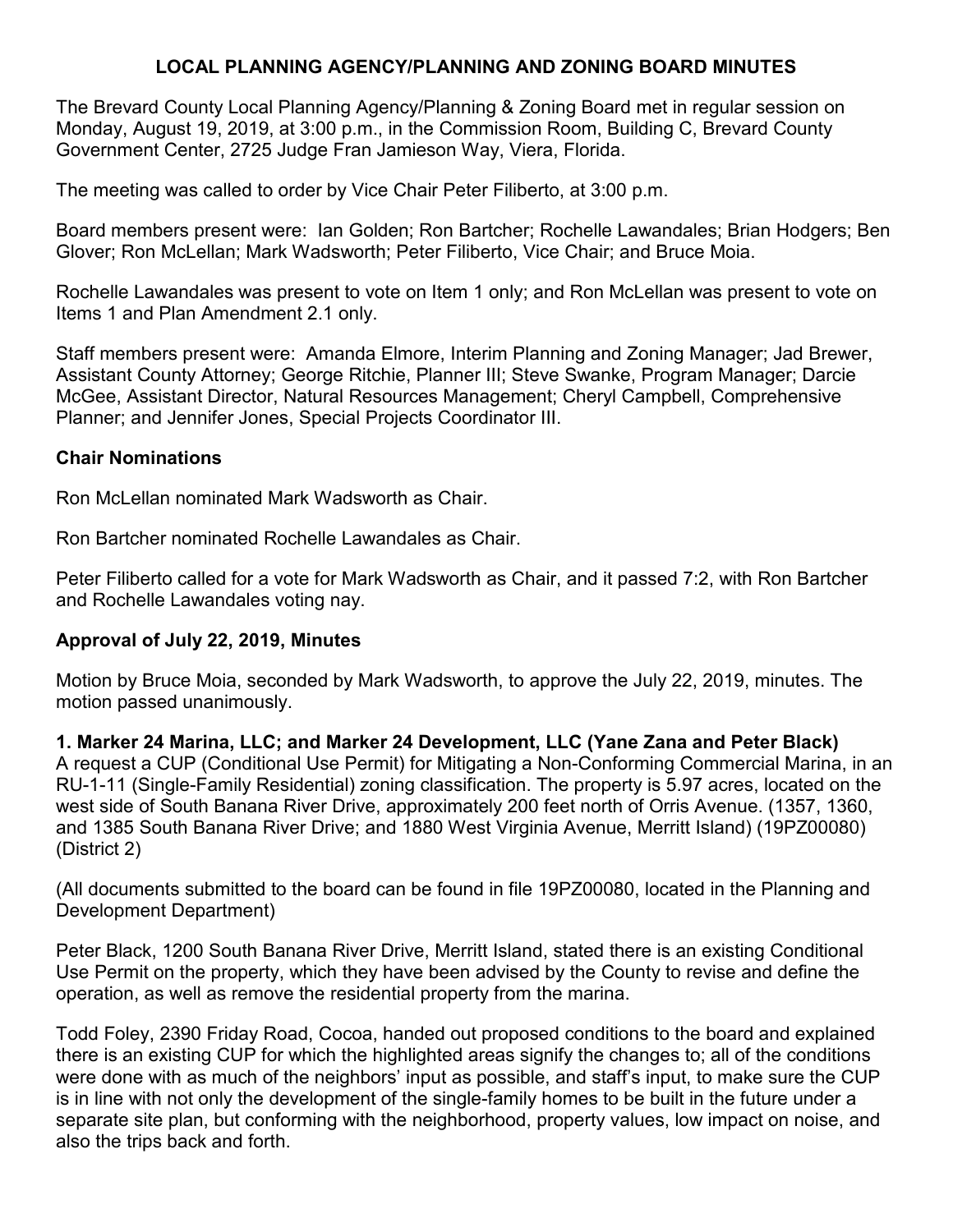Peter Black stated of the proposed conditions, anything highlighted in yellow is different from the existing CUP (Conditional Use Permit) on the property. He advised that Condition 1 is to remove all portions of residential lots and portions of Marker 24 Community from the scope of the CUP, leaving just the commercial marina parcel.

Yane Zana, 956 Surf Lane, Vero Beach, stated one intent of the proposed CUP was to segregate the residential portion from the remaining CUP; the CUP is to govern the operation of the marina, and it was staff's recommendation that we take out the four residential lots to simplify the separation so that the CUP will only be on the marina itself, which was the intent to begin with. He said the original CUP allowed residential development, and now that they are segregating that portion out of the CUP, they are removing the possibility of doing more residential development, and the CUP will only be on the marina property itself.

Mark Wadsworth asked the total acreage. Amanda Elmore replied the acreage would be reduced from 8.88 acres to 5.97 acres if approved.

Rochelle Lawandales asked if the applicants have met with the neighbors. Mr. Black replied he lives in the neighborhood, so some of them have approached him. Ms. Lawandales asked if the applicants received a copy of a letter from one of the neighbors. Mr. Black replied yes, from Mr. Tate, but the piece of property Mr. Tate was concerned with is no longer part of the CUP.

Ron Bartcher asked since nine parking spaces appear to be in a limited access area, will the remaining 36 spaces be sufficient for the 104 boat slips. He said the spaces to the south look like they are in an area that might be locked and protected. Mr. Black replied yes, the area is locked and protected after hours. Mr. Bartcher stated is seems 36 spaces is not enough for 104 boats. Mr. Black replied the previous CUP allowed for liveaboards, which created a lot of traffic; the proposed CUP eliminates liveaboards except for one or two for security purposes.

Ron Bartcher asked if the existing driveway to the northern parking is going to come off of the road rather than going through the property as it used to. Mr. Black replied yes. Mr. Bartcher asked if there will be two or three accesses to the marina itself from the road. Mr. Black replied there will be one access to the main pier on the north end of the property, which is existing; there is going to be the parking by the marina office that's existing in the middle of the property; and there will be the existing drive into the boatyard that will remain.

Ian Golden asked if there are 36 or 45 parking spaces. Ms. Elmore replied 44 spaces are required; 45 spaces have been proposed, but only 36 are paved. She noted a traffic analysis was submitted today by one of the applicants, and a landscape plan was submitted last week regarding some of the buffering, but staff has not had an opportunity to review them.

Mr. Golden asked, of the 45 spaces proposed, would they not be accessible after a certain time. Mr. Zana replied the unpaved spaces would be closed off after marina operation hours, which is 6:00 p.m. He said the small analysis they did on the trip generations, there is no definitive daily trip average they could find for liveaboards; the closest one they could find was mobile homes; at one time there were as many as 62 liveaboards before he took title to the marina. The residential portion that has been carved out calls for four lots along South Banana River Drive; an engineer provided them with a 9.52 trip per single-family residence average daily trips, so the overall difference they came up with is a reduction in 211 average daily trips.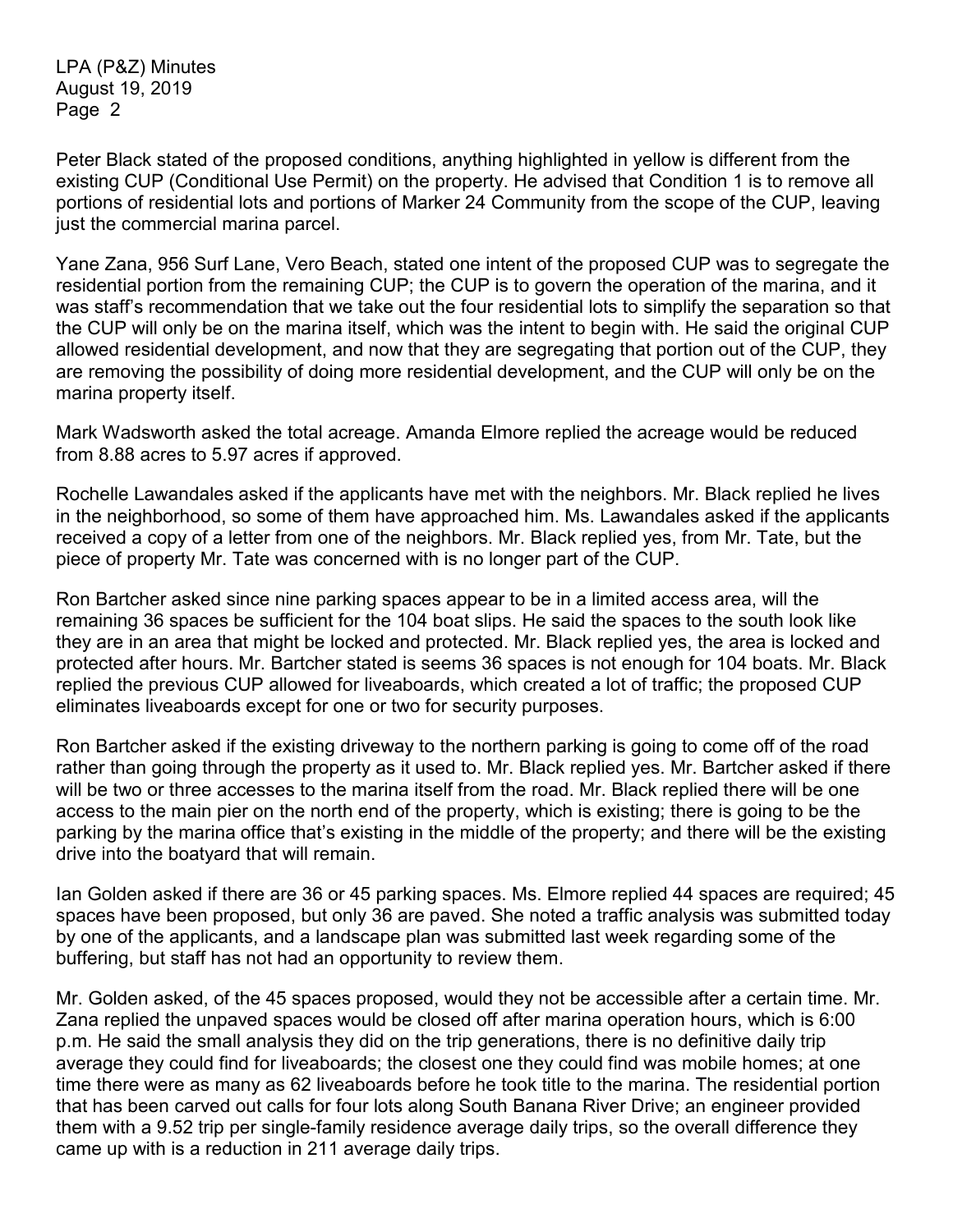Mr. Hodgers asked if there is an entryway into the property on the northeast corner that cannot be seen on the aerial map. Mr. Black replied yes, it has been utilized by the fire department for years for access to the neighborhood. Mr. Hodgers asked if three houses are proposed to be built directly south of that entryway. Mr. Zana replied it is four houses; the rendering shows three, but it is just a potential rendering. Mr. Hodgers asked if the driveway behind the marina building is where the cut off will be when the houses are built. Mr. Black replied yes. Mr. Hodgers asked if the houses on the west side will have access from Newfound Harbor Drive. Mr. Black replied yes. Mr. Hodgers asked if that driveway is going to remain on the northwest corner once those houses are built. Mr. Zana replied there is no connectivity between the proposed homes to the west of the basin, versus the little parking area, that's not a drive-through driveway, it is purely for the marina, and the lots will have their own internal street, which is gated and comes off of Jaren Avenue.

Mr. Foley stated it is important to remember there will be a boardwalk that connects the pedestrian side of the parking from the marina office to the pier, and it's shown on the site plan as well.

Mr. Hodgers clarified there is not going to be any access point on the northwest corner; the only access point to the pedestrian bridge to go out to the boats is going to be to that northeast corner. Mr. Black stated that is correct. Mr. Hodgers clarified the parking is there and there are 36 spaces. Mr. Black stated there may be more than 36 spaces.

Ms. Lawandales stated some of the board members have one rendering with four houses on the west side, and one with three houses on the east side. Mr. Black stated it is the same piece of property; one is oriented looking from east to west, and one is oriented looking from west to east. Ms. Lawandales asked if there will be seven new homes on the property. Mr. Black replied no, the only thing that pertains to the CUP (Conditional Use Permit) property is the rendering that pertains to the four residential lots.

Mr. Zana pointed out that the other rendering is to give an overall sense of what's happening with the whole property; it shows the community to the west of the basin, which is not part of the CUP, but they submitted it for the benefit of the board to see what the community will look like. Ms. Lawandales asked if the eastern side of the residential lots are being removed from the CUP. Mr. Black replied yes.

Ms. Lawandales stated the proposed conditions include removing residential lots, asking for boat storage, dropping from 67 to 44 parking spaces, creating a privacy fence, maintaining the private sewer system that's in place, a five-foot wooden boardwalk that will be on the northeast side, no access on the west side, the private boat ramp is to be removed and a new boat ramp will be constructed adjacent to the marina office, the boatyard will operate from 8:00 a.m. to 5:00 p.m.; and the dumpster will be relocated southeast of the marina office.

Mr. Black asked Ms. Lawandales to repeat the first two highlighted conditions to make sure they are clarified properly, compared to the existing CUP. Ms. Lawandales reiterated the conditions are to remove all portions of the residential lots and portions of Marker 24 Community from the scope of the CUP; an existing six-foot masonry wall located on the north property line as depicted on the sketch will remain in place and shall be maintained; the marina shall be limited to 104 slips and the marina shall no longer allow full-time liveaboards except for 2 slips for security purposes.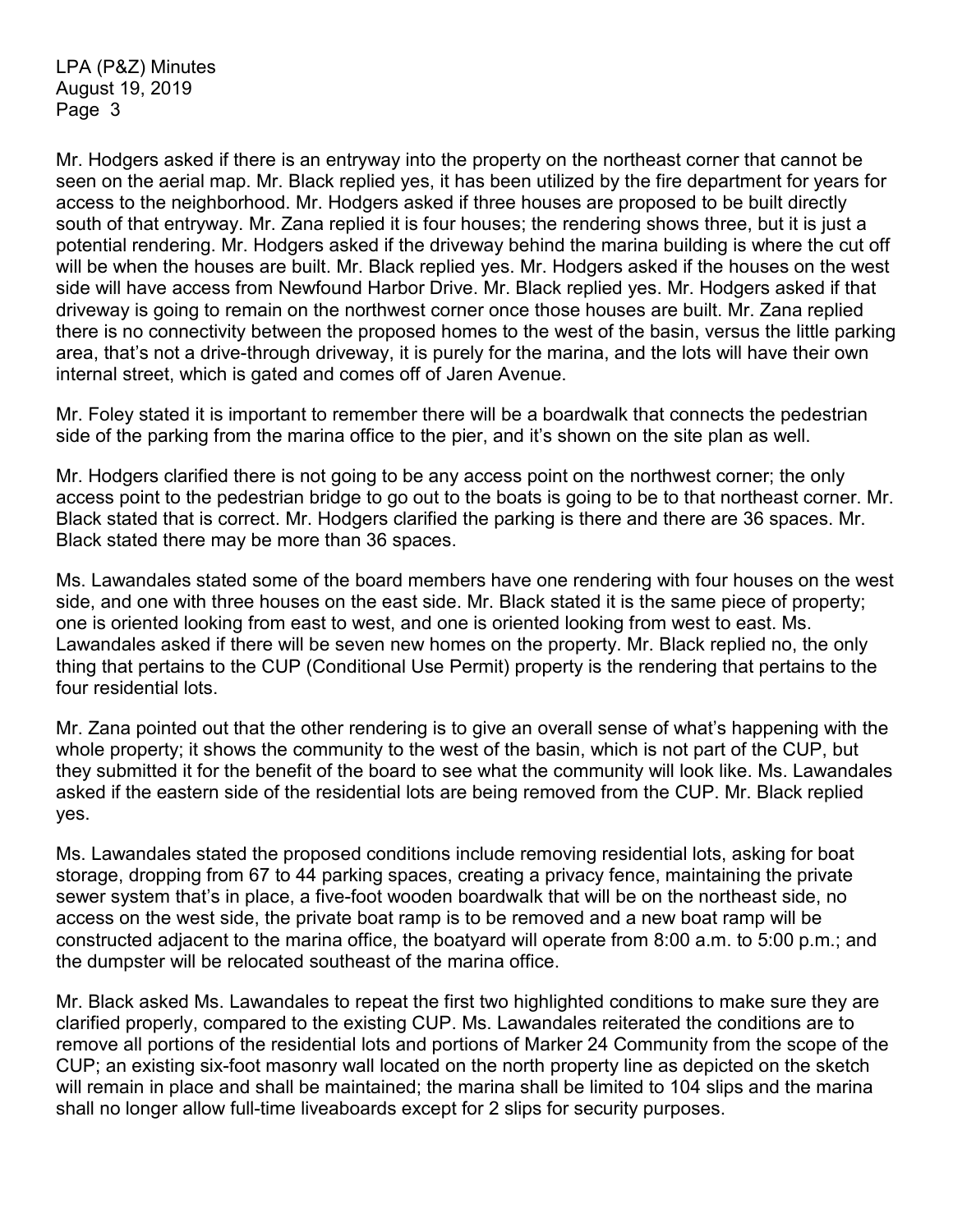Mr. Black stated the masonry wall was part of the existing CUP (Conditional Use Permit), and what was added is just to continue to maintain that wall, and it will not be de-constructed for any reason. The third condition is that the boat slips remain consistent with the existing CUP, and that was also a large part of Natural Resources' wishes, to maintain the same amount of slips.

Ms. Lawandales asked Ms. McGee to comment on the proposed CUP.

Darcie McGee stated Natural Resources Management had a couple of minor clarifications for Conditions 13 and 14: Condition 13, that no boat docking shall be permitted on the boardwalk; and on 14, to clarify that a new one-lane boat ramp will be constructed next to the marina office, and the new boat ramp shall not increase capacity and shall not be constructed until after the existing ramp is removed.

Mr. Zana stated they agree with those modifications.

Peter Filiberto stated one of the conditions states the marina shall no longer allow full-time liveaboards except for two slips, and noted the existing CUP allows 50 liveaboards. He stated he has a concern for the displaced residents. Mr. Black advised those liveaboard residents moved out of the marina eight or nine moths ago.

Mr. Golden asked staff to clarify what is being suggested with the masonry wall versus what the applicant is requesting. Mr. Ritchie stated previously there was concern with the north property line as far as what should be buffering the residents to the north of the project, so there was some construction out there for a wall, and since that previous approval, the applicant is saying they are going to maintain that wall; what was not at issue but is noted in the code for a marina CUP is that when a site abuts a residential zone, it shall be screened by masonry wall with a minimum height of six feet. The concern at the previous zoning approval for the nonconforming marina was for residents on the north part of the site. He said staff didn't hear from the residents on the south property line of this site, and he doesn't think there's any mention of a wall that's existing or is part of a condition; however, it is noted in the CUP criteria for marinas.

Mr. Wadsworth asked if the applicants would be opposed to a wall on the south side. Mr. Black replied no.

Public comment:

David Tate, 1380 South Banana River Drive, stated he wanted to be sure that he heard correctly that the 1385 address is being taken out of the CUP request. He said he would like for that to happen because he is very much opposed to having boat storage expanded onto that area. He stated he would like to request that as a condition in granting the CUP, that there is protection on the south end similar to the protection on the north end. He said he is very much against any parking lot being constructed in the area known as 1385 South Banana River Drive. He noted it's very important to the neighbors that property values be preserved and augmented by the marina rather than the other way around. He said the applicants have done an excellent job on the north end invigorating the neighborhood, and he'd like to see them have that much concern for the south end of the marina as well. He noted in the past, there have been difficult times with regard to toxic fumes from the boats, and that's one of the reasons he's asking that the boat storage be moved. He said he has no objection to the marina, but he would just like it to be livable for the neighbors.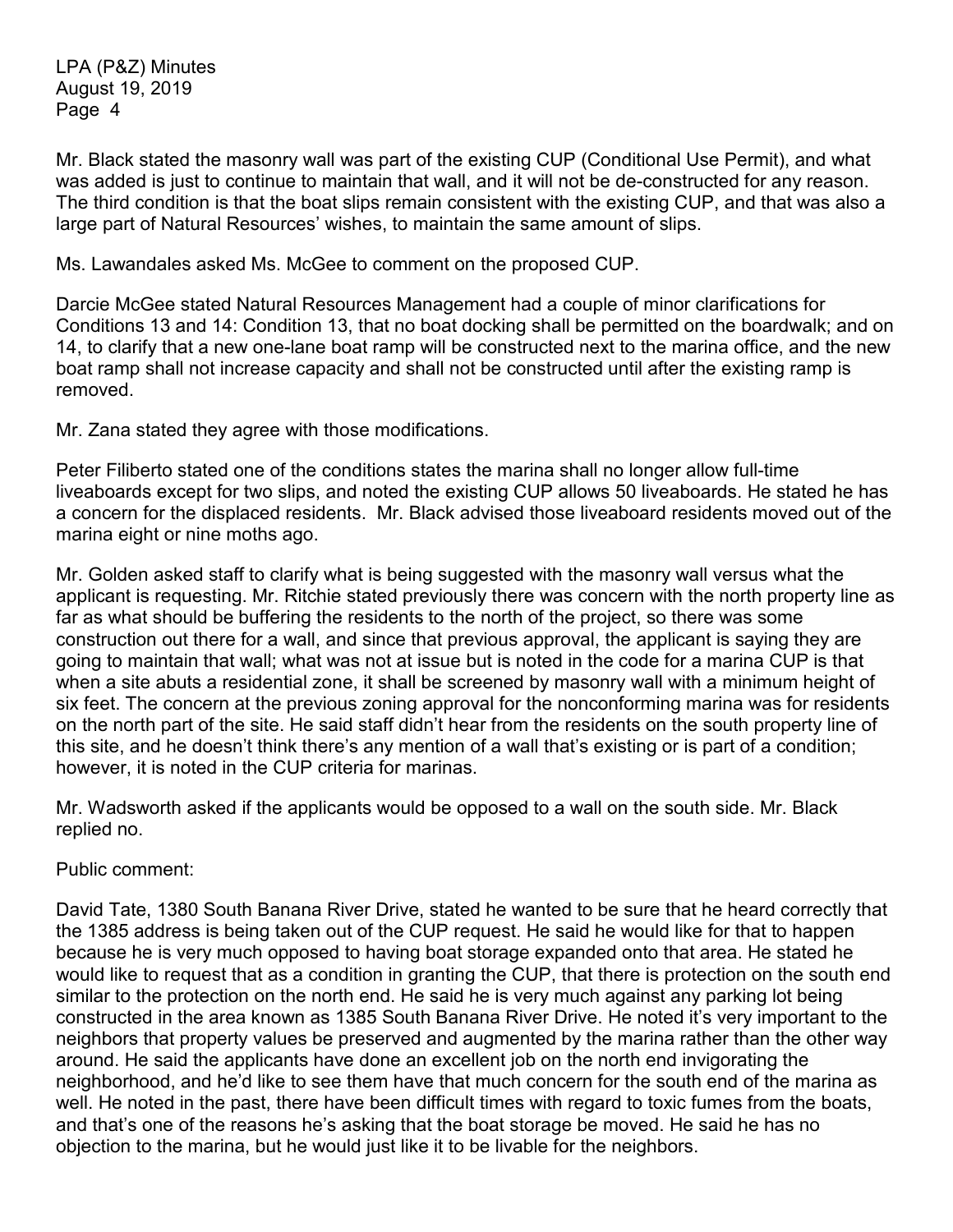Catherine Baldwin, 1850 West Virginia Avenue, stated her only concern is in regards to the level that seems to be rising in the marina; her house flooded during Hurricane Irma, and the marina's base elevation is currently 16 inches to her backyard, and she seems to be the retention pond. She stated the houses are great, and the marina is great, but she needs some kind of protection for the overflow.

Ron McLellan asked Ms. Baldwin if she has filed a complaint with the County, because stormwater cannot overflow onto her property. Ms. Baldwin replied she sent an email in January and Ms. McGee visited the site and told her the owners would create some kind of berm. Mr. McLellan asked if it is a problem that she has always had. Ms. Baldwin replied she has lived there since 1988; during Tropical Storm Fay she had an inch of water in one of her rooms; during Hurricane Irma she had a foot and a half of water, so in the course of 20 years they seem to be growing and she seems to be shrinking.

Ms. Lawandales asked if it is correct that they will not be allowed to overflow anything from their site to anyone else's site. Ms. Elmore replied yes, that is correct.

John Sadle, 1870 West Virginia Avenue, stated he is not clear on if 1880 West Virginia Avenue has been removed from the CUP

Mr. Black stated it was 1885 West Virginia Avenue that was removed. Mr. Sadle said it was formerly 1880 West Virginia Avenue, and he shares a fence with that property and that's why he is concerned.

Ms. Elmore stated 1385 South Banana River Drive has been removed. Mr. Black stated the number is correct, but the street is West Virginia Avenue.

Charles Billias, 119 Chipola Road, Cocoa Beach, stated he has had his sailboat at the marina for the past 25 years, and the guy who manages the marina does an excellent job of maintaining the facility. He pointed out that marinas are hard to get permitted and as more boats come into the area it's hard to find a place to dock.

William Porter, 1389 South Banana River Drive, stated most of his issues are with credibility; he's been dealing with them directly and they are very friendly to start, but their credibility seems to change regularly. He said the applicant moved his lot south with the survey they had done by Campbell Surveying, and they had a fence put up before getting a permit. He said they had two businesses operating on the property that were not registered to operate. Now the telephone pole is in the road because when they moved his lot south they moved the pole. He said he doesn't want the marina close to him because commercial and residential do not mix well together.

Greg Loggins, 1366 South Banana River Drive, stated overall, the owners of the marina are doing a good job of getting rid of the problems with the liveaboards. He said to the south, separated by a small canal, there is a 25-foot strip owned by them, but he doesn't know exactly where, and asked if it is southeast by dumpster, next to the marina office, or will it be next to his house? He reiterated overall, they have done a wonderful job and he appreciates the extra things they have volunteered to do.

Mr. Black stated he appreciates the community's input and respects and values their concerns, which he will try to address one at a time.

Mr. Wadsworth asked Ms. McGee to repeat the conditions from Natural Resources.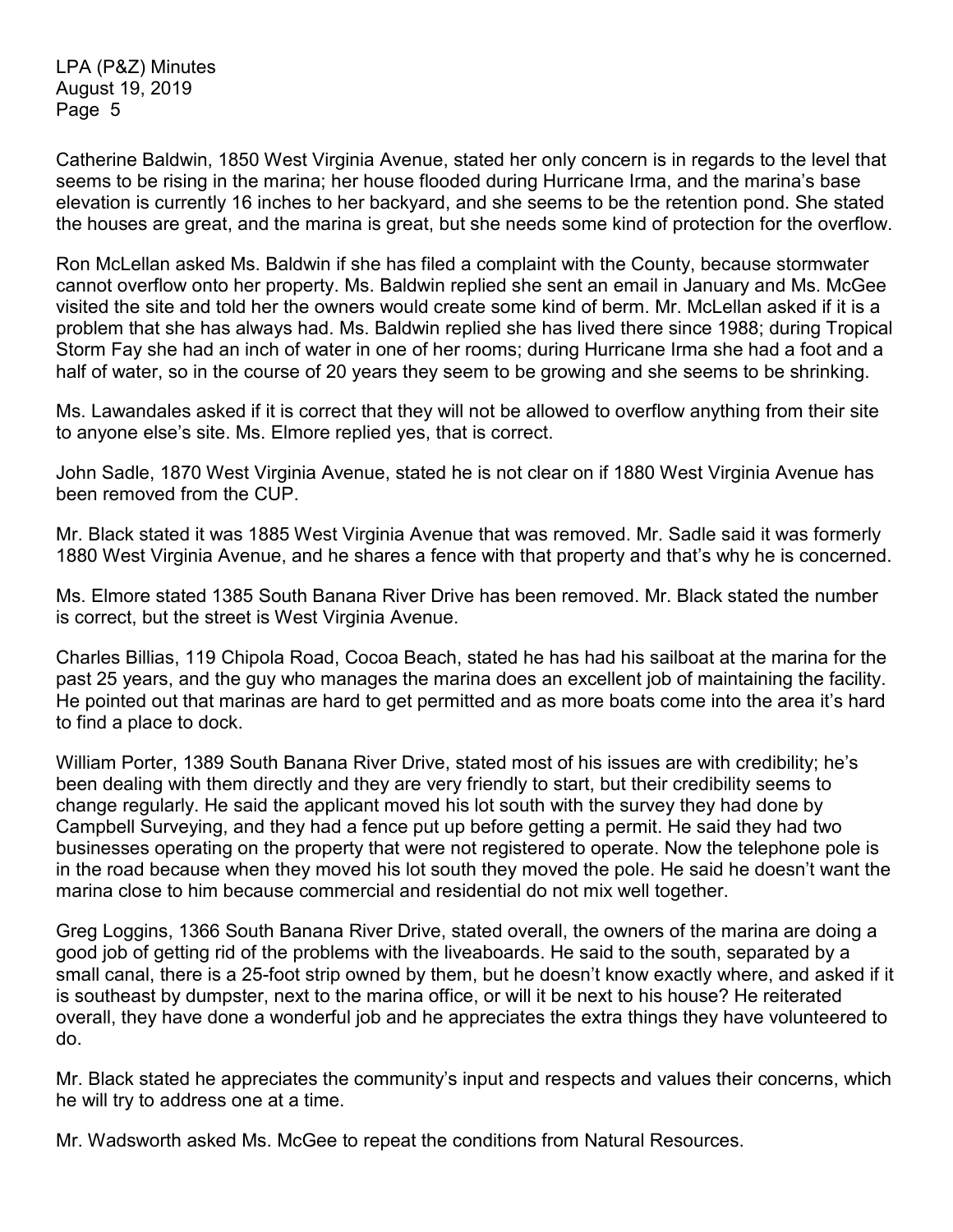Ms. McGee stated on Condition 13, Natural Resources recommended that no boat docking shall be permitted on the boardwalk that connects the bathroom facilities to the office, and then the dock access. The second was to modify Condition 14 to read that a new one-lane boat ramp is to be constructed next to the marina office; the new boat ramp shall not increase capacity and shall not be constructed until after the existing ramp is removed. She noted that the recommendations were based on the Manatee Protection Plan.

Mr. Wadsworth asked if the applicant agrees with those two items. Mr. Black replied yes.

Mr. Wadsworth asked about the 25-foot strip of property on the south side. Mr. Black stated Mr. Loggins is concerned the dumpster will be located close to his house, but it will be on the west side of South Banana River Drive next to the marina office.

Mr. Wadsworth asked if the applicant is opposed to building a wall on the south side. Mr. Black replied no, he will agree to a wall along the south side along the boatyard. He said Ms. Baldwin voiced concerns regarding the water flooding her property, but they do not intend to let any water onto her property. He noted after Ms. McGee met them on site they constructed a small berm behind the property and it will be refined and improved as construction improvements progress. He stated Mr. Sadle wanted to confirm that the piece of property was removed from the CUP (Conditional Use Permit), and it has been. Mr. Porter has multiple concerns; a permit was obtained to fence off the property, and the property was fenced off because Mr. Porter used the marina property as a parking lot and he was advised by his insurance company to secure the property to reduce any liability. He said Mr. Porter's drainfield is on the marina property and his attorney recommended that he send Mr. Porter a letter of options, and that letter was sent, but Mr. Porter didn't care for any of the options. There was a permit received for the maintenance dredging, and Ms. McGee guided them on that as well.

Ms. Lawandales stated there was one more item in the staff comments she would like to validate that the applicant is in agreement, which is to make sure that the use of the property under the BU-1 (General Retail Commercial) zoning is limited to the marina only and the uses that are currently on the site.

Mr. Black stated there is no BU-1 zoning on the portion of property requesting the CUP. He noted there is a separate parcel on the river that is outside of the CUP request. Ms. Lawandales asked if staff would change its position on that condition. Ms. Elmore stated staff was okay that the use of the property be limited as described herein, and that the use of the property shall be limited to office space with light retail and bathroom/laundry facility, and its existing use as a commercial/recreational marina.

Ms. Lawandales stated the current CUP is limited to office space with light retail and a bathroom/laundry facility, and its existing use as a commercial/recreational marina, and that is not being proposed to be changed. Mr. Ritchie stated the property doesn't have commercial zoning; it does have RU-1-11 (Single-Family Residential); the previous zoning action was for mitigating a nonconforming use to allow the marina operations that were ongoing and nonconforming to be able to be maintained, and that's how they tried to equate how the marina was operating previously. So, it does not have commercial zoning, but they did have some uses to that marina that were commercial in nature that they wanted to maintain. He stated the purpose of this CUP was because they were adding area to the southeast, and it is being re-heard as mitigating a nonconforming marina use and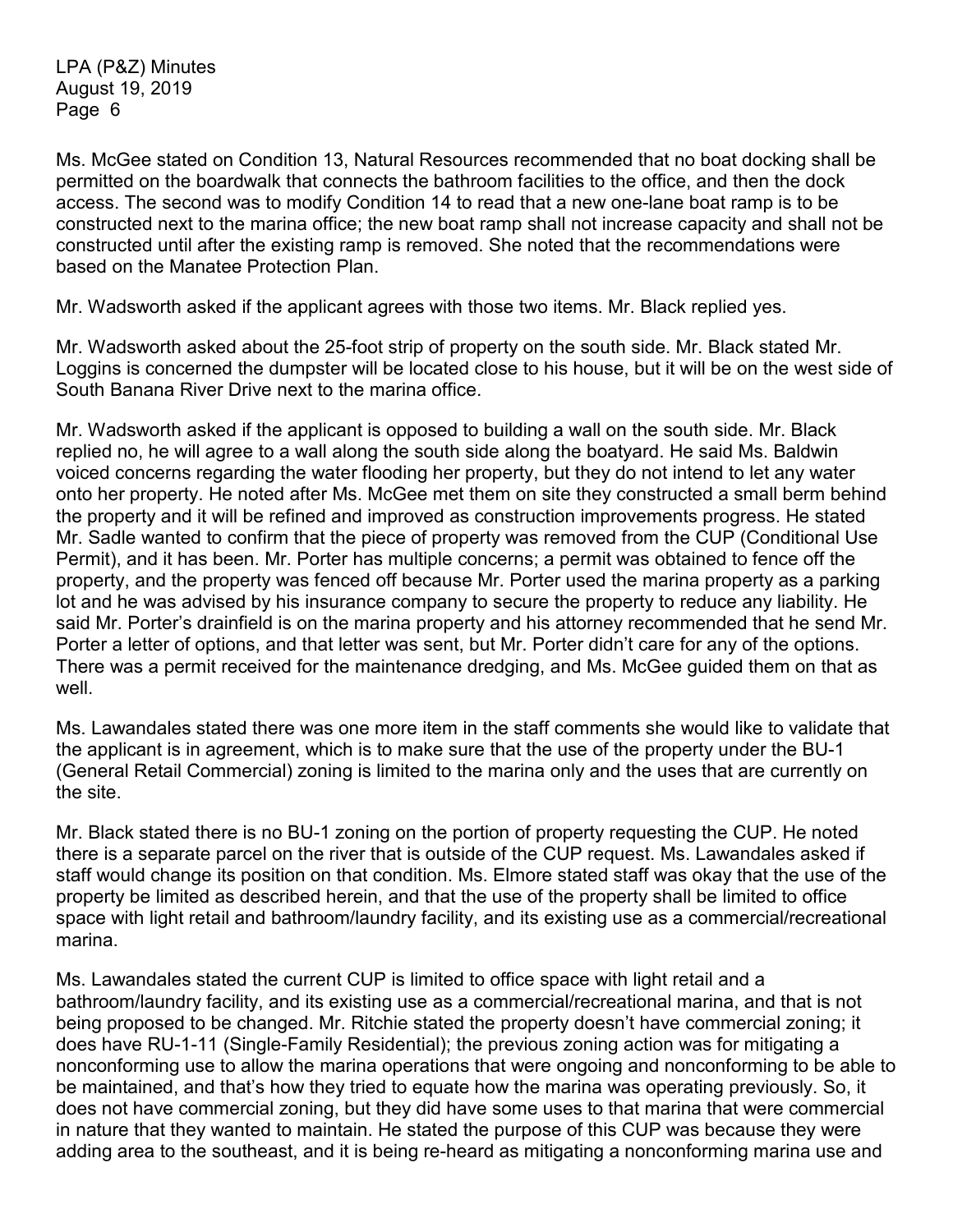to add additional items the applicant was requesting under the original application presented to staff. Some of these things have changed since that initial submittal, so now that southeast lot is being removed from the application and they're going back to the original area of the CUP that was heard several years ago.

Ms. Lawandales stated some of the conditions outlined have been either addressed or fixed by virtue of what was submitted today. Mr. Ritchie stated the existing building is proposed to increase in size, and that is addressed in the comments.

Mr. Black clarified the footprint of the building will remain the same, but they are adding two small offices upstairs, which will increase the square footage.

Motion by Rochelle Lawandales, seconded by Bruce Moia, to approve the modifications to the CUP for mitigating a nonconforming uses for Marker 24 Marina, LLC, and Marker 24 Development, LLC, based on the proposed conditions submitted by the applicant with the additions of the existing privacy fence to be replaced, and the modifications to Conditions 13 & 14 that there be no docking of boats on the boardwalk, and that a new one-lane boat ramp be constructed. The motion passed unanimously.

**2. Two ordinances amending Article III, Chapter 62, of the Code of Ordinances of Brevard County, Florida, entitled The Comprehensive Plan, setting forth the transmittal of Large Scale Plan Amendment 2019-2; amending Section 62-501, entitled Contents of the Plan; specifically amending Section 62-501 as described below; and provisions which require amendments to maintain internal consistency with this amendment; providing legal status; providing a severability clause; and providing an effective date.**

## **Plan Amendment 2019-2.1**

A proposal initiated by Ray L. Colgin, to amend Part XI, the Future Land Use Element, to change the Future Land Use Map Series designation from RES 1 (Residential 1) to RES 2 (Residential 2). The property is 52.53 acres, located on the north side of State Road 520, approximately 0.64 mile west of the intersection of State Road 524 and State Road 520. (6500 State Road 520, Cocoa)

(All documents submitted to the board can be found in file 19PZ00075, located in the Planning and Development Department)

Chad Genoni, Beachland Managers, stated what is being proposed is a comprehensive plan amendment for two units per acre to allow for flexibility in the planning of a single-family subdivision. He noted issues related to sewer, water, access, and drainage, will be site plan issues that will be dealt with in the site plan process. He said the surrounding area to the north is Residential 1; there is an agritourism venue there now operating as a business; and the staff comments indicate it is a modular office building, but it is more than that. He stated that in doing research, it appears the Residential 1 designation was adopted because there weren't many services in the area, but there is now water, and sewer service is a half-mile away, but he is not 100% sure if they will tie into sewer. He said it is concluded in the staff comments that a future land use change would not cause a deficiency in the levels of service, and the comprehensive plan analysis meets Policy 1.8(a) and 1.2.

Ron Bartcher asked if Mr. Genoni said he would or would not connect to sewer. Mr. Genoni replied at this point, he is not 100% sure if they are going to connect to sewer. He said originally, they were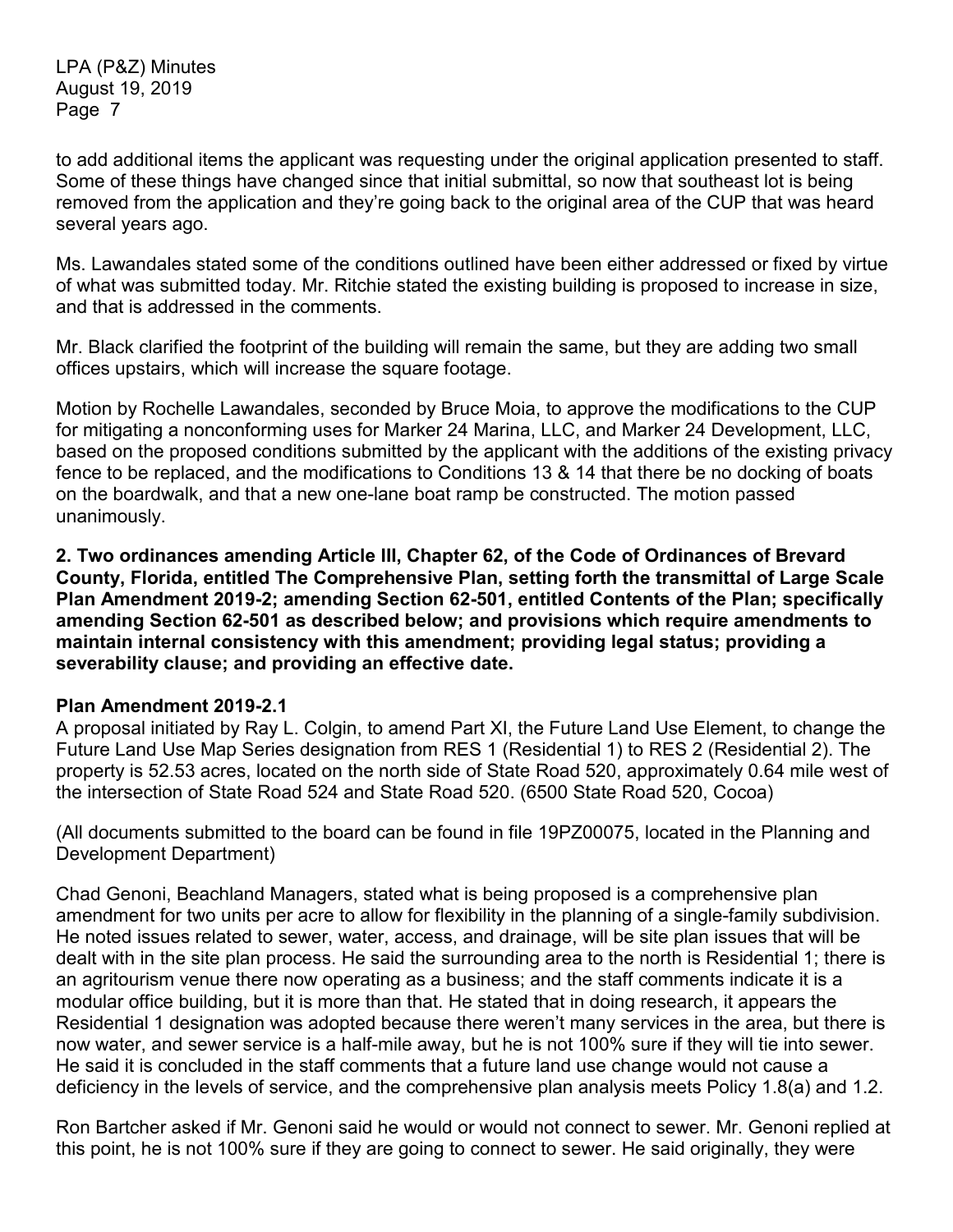planning on septic tanks, but they were hoping to get through to the zoning phase to determine what it would be allowed. Mr. Bartcher asked if he thinks he will have an answer when he comes back for the rezoning request. Mr. Genoni replied yes. Mr. Bartcher asked if there is a plan yet for lot sizes for the proposed development. Mr. Genoni replied no, not at this point.

### Public comment:

Gary Dana, 6450 State Road 520, Cocoa, stated he spoke recently to Mr. Genoni, and although he does not have any objections to the rezoning, there are some issues he would like to make known. He said just below the subject property is the St. Johns River; he owns nearby properties that are zoned agricultural, and he does agritourism on his property with a barn that he rents out for events. He said his concern is the flow of water that comes across the property from east to west. On the subject property are piles of waste lime out of Orange County from the Cocoa water system and being placed in Brevard County; the lime is used as a filter for the water to collect heavy metals; and it's almost an impermeable substance, so it doesn't allow water to pass through, so it's blocking the low area of the property. Initially, Mr. Colgin built a road and a canal to the west side, and a ditch, and that's when some of the water was diverted, and he was doing that in order to not allow sewage. He said Mr. Colgin had a blocked drainage pipe as well, and since the blocking of that drain pipe, which occurred a year and a half ago the problems with drainage have escalated. On the east side of the property is a canal that was developed to protect the Satellite Boulevard area, and there is a canal along the front of the property.

Rochelle Lawandales' absence was noted at 4:09 p.m.

Mark Wadsworth asked Mr. Dana if his major concern is with water. Mr. Dana replied his major concern is with the flow of water and proposed development. If access if blocked from the natural flow, water problems will be created upstream, and that is what is currently happening. He noted that some of the activity has happened prior to today, and asked who will be regulating the property. He said another concern would be a fencing issue because there is a barbed wire fence and residential will be next to it.

Charles Billias, 119 Chipola Road, Cocoa Beach, stated he is the former Utilities Director for Cocoa Beach, and as director, he brought in the reuse process for the east coast of Florida. He stated there is a state statute that says if you can hook up to sewer it's a requirement, because a lot of people don't realize there are waterborne viruses that can survive a septic tank, and the St. Johns River is not too far away from the subject property. He said he is concerned not only for that, but also for the nutrients that are going to be pushed toward the river. He stated the applicant told the board he was not sure if the development will be on sewer, but everyone knows he will install septic tanks because it's a lot cheaper. He said he doesn't have a problem with the permit process, but if it is permitted, then he feels the developer should be required to hook up to sewer. He asked how many units are being proposed for the development. He noted he is also concerned with flooding, which also needs to be addressed.

Mr. Genoni stated the maximum units being proposed is 105. He said he plans to work with Mr. Dana over the next several months to come up with a long-term solution to the drainage concerns.

Motion by Brian Hodgers, seconded by Ben Glover, to approve transmittal of Plan Amendment 2019- 2.2, based on the conforming area to the east of the subject property. The motion passed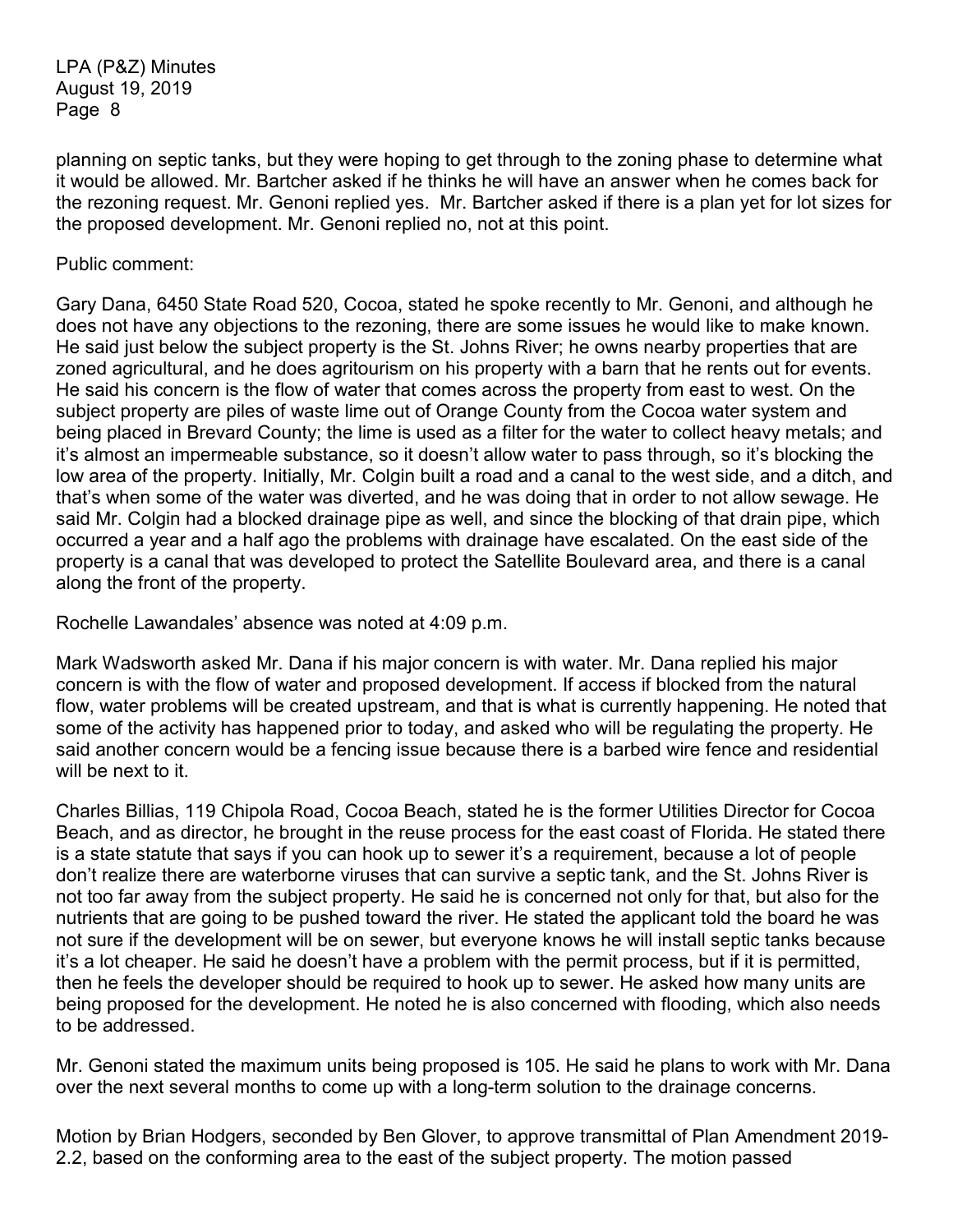unanimously.

### **Plan Amendment 2019-2.2**

A proposal initiated by Brevard Medical City, LLC, to amend Part XI, the Future Land Use Element, to change the Future Land Use Map Series designation from PI (Planned Industrial) to CC (Community Commercial). The property is 16.33 +/- acres, located at the intersection of North Wickham Road and Hardoon Lane. (No assigned address. In the Melbourne area.)

Motion by Bruce Moia, seconded by Peter Filiberto, to table the requested Plan Amendment 2019-2.2 to the September 9, 2019, Planning and Zoning meeting, as the applicant failed to appear.

Ron McLellan's absence was noted at 4:20 p.m.

## **3. Approval of a fully amended and restated Development Order for the Viera Development of Regional Impact, amending Resolution 17-205 between Brevard County, The Viera Company, and A. Duda & Sons, Inc.**

Steve Swanke stated in the board's package is a proposed Development Order with attachments, as well as a revised Exhibit 4. The other materials received by the board contained some errors, and they are corrected in the Development Order. One error was in the cover memo to the LPA; staff had indicated that the applicant was not required to provide notice to Brevard County when they use the transportation equivalency matrix; both the current and proposed Development Order require the applicant to notify the County. The proposed Development Order will do three things, it will amend Condition 4 to allow exchanges between nonresidential land uses of more than 5% of a particular land use without amending the Development Order, provided that the County and several other government agencies are notified; it will update the phase completion and other deadlines in the Development Order based on emergency declarations by the State of Florida; and lastly, there was a typographical error found in Exhibit 4 to the Development Order under the Industrial land use category, and that has been corrected.

Todd Pokrywa, President, The Viera Company, 7380 Murrell Road, Suite 201, Viera, stated the request is simple and straight forward, it's primarily a clean up to the Development Order that was approved by the County Commission in October 2017, and they have worked closely with Planning and Development, as well as Public Works.

Darenda Marvin, Grimes Goebel, 1023 Manatee Avenue, Bradenton, stated it is common in a large project like Viera that there is the ability to make some administrative changes with the amount of development Viera has, and it's usually done through a mechanism referred to as a land use exchange. She said it still requires The Viera Company to show staff what is being proposed, but it's less formal than doing a large-scale amendment to the Development Order, which they did in 2017. She said The Viera Company wants to ensure those changes are done in a way that any impacts assumed from traffic or from different utilities, that substantial changes are not being made to them. She said the parameters for that are what Mr. Swanke referred to as Condition 4. She said for Viera, there is a table based on peak hour trips and directional trips, so that allows The Viera Company to say they want to trade 1,000 square feet of medical office for 1,000 square feet of industrial. She said the concern in 2017 was that staff did not want The Viera Company to just continue to increase the residential in Viera, and they wanted to make sure there was still a mix of uses, so they are trading employment-based industrial land use and not involving any retail or residential. She said today's